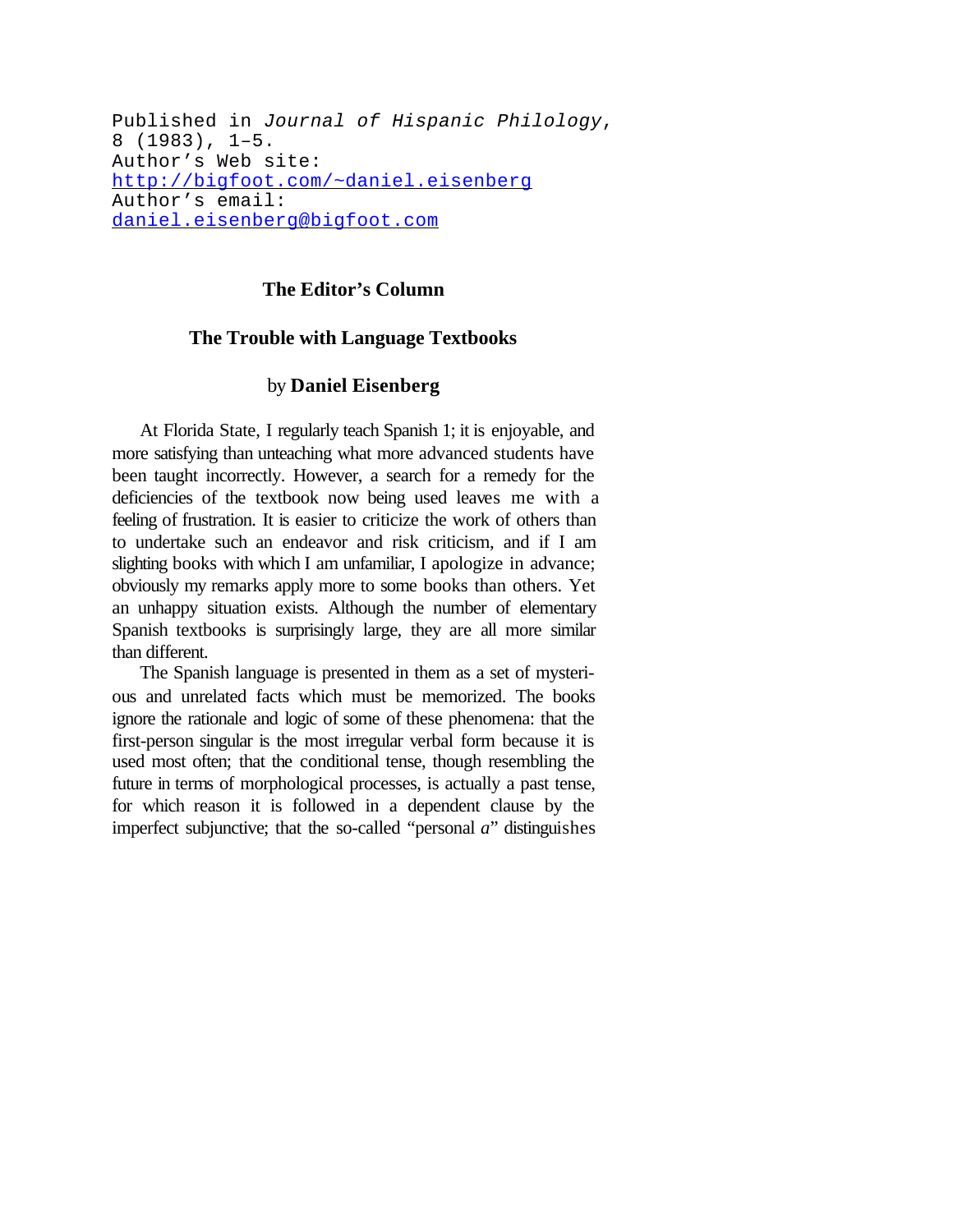object from subject, and is required because word order is more flexible than in English. I would welcome in a Spanish textbook a statement that many nouns (*tierra, puente*, etc.) have the same diphthong in the tonic syllable as do radical-changing verbs, for which reason they resemble roots with which students are familiar.

Another piece of information that I wish would be found in a textbook is that Spanish, like any language, has a distinct personality. One does not just use different phonemes, one must change one's thoughts to accommodate to the different potentials and restrictions of the language: in comparison with English, Spanish is, like the other Romance languages, resistant to lexical innovation, but it is rich in resources for dealing with interpersonal affairs. Similarly, it would be helpful to inform students that elementary Spanish provides the ability to use the language on an elementary level, that, like any language, Spanish has a complexity that is for all practical purposes infinite, and its mastery is a lengthy, even a life-long task.

For some reason, the topic most exhaustively treated in elementary language textbooks is the subjunctive. Beyond that questionable emphasis, the books tacitly oversimplify, and never recommend dictionaries or other sources of "further information." One of the most beautiful and flexible features of the Spanish language, its suffix system, is ignored in every book with which I am familiar. Some books omit second person plurals and the "-se" forms of the imperfect subjunctive. Our current textbook inexplicably omits the reflexive object pronoun "sí." These gaps are not remedied in more advanced textbooks.

A further linguistic simplification of textbooks is the denial of the variety of the Spanish language. In contrast with, say, German, Spanish is the or an official language of 20 countries (the 20th is Equatorial Guinea), and is of course widely spoken in several others, including the United States. There is no central linguistic authority as there is for French or Russian. This presents both a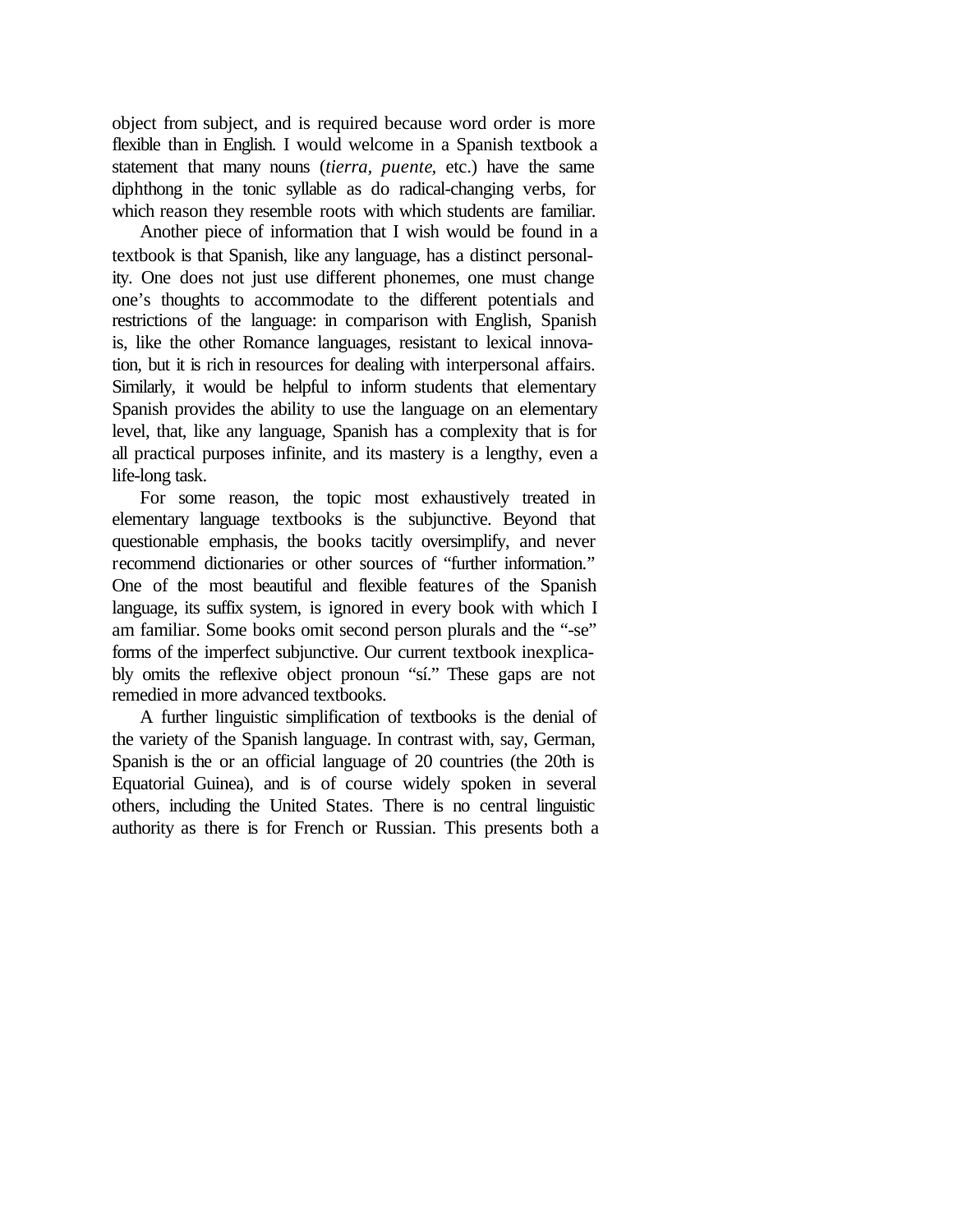problem and an opportunity to the creator of language materials, because decisions must unavoidably be made: is it *carro* or *coche, piso, apartamento,* or *departamento,* or could students perhaps be told—as they are not—that different words are used in different countries? Castilian Spanish is less and less favored, with students given, at most, such literally correct but misleading information as "in some parts of Spain"  $c/z$  is pronounced  $\theta$ . Yet it is not simply a question of Spanish America versus Spain: "voseo" is mentioned even less frequently. It would be appropriate to tell students something about the Spanish language as spoken in the United States, the use of which is a far more challenging linguistic and social task than speaking Spanish in a foreign country.

What we have, however, are books that present one variety of the language, presumably that of the author(s), with the implied claim that this variety is sufficient for all students' needs. The variety favored, however, is concealed, and must be deduced from the text. Many older books were limited to Castilian Spanish. One textbook I know seems to have an Argentinian slant; several are oriented to Mexican Spanish, others to Puerto Rican Spanish, and others to Cuban Spanish. I see no problem with such orientations, if done openly. We have textbooks of Brazilian Portuguese and peninsular Portuguese, books teaching Iraqi, Lebanese, Egyptian, and Moroccan (Maghrebi) Arabic, and in foreign countries there are books which teach British English and others for American English. Yet, though such might well be appropriate in certain parts of the United States, and is found in materials created for use outside of colleges and universities, there is no textbook of Mexican, Puerto Rican, or Cuban Spanish, or even American Spanish or peninsular Spanish in general.

The non-linguistic topics treated in the books are poorly chosen. How one applies for a job in Spanish is not, in my opinion, a skill that need be taught in Spanish 1. A desirable substitute would be how one sells a product or service. More immediately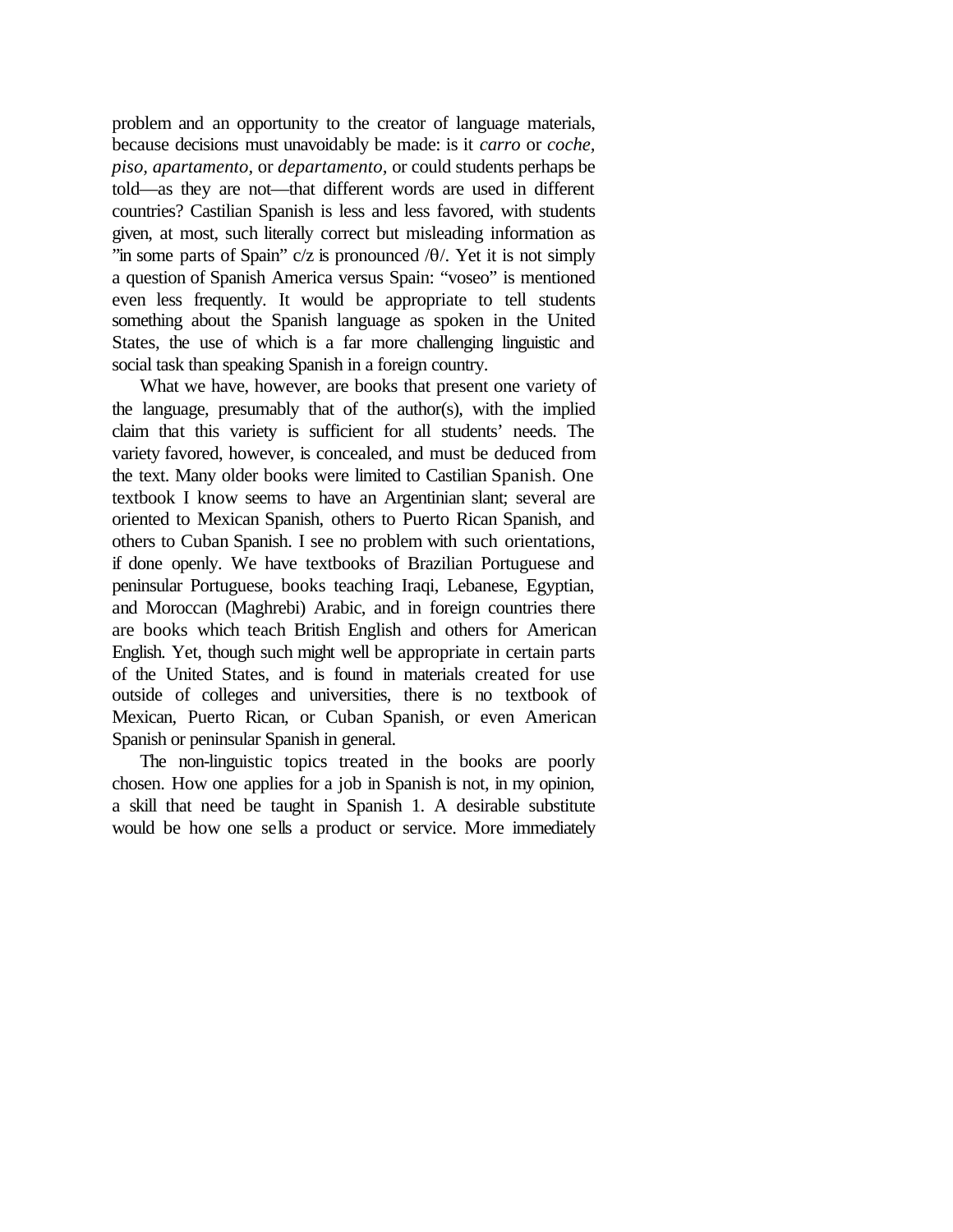useful, at least to students in Florida, would be the way one communicates and advances, in Spanish, an interest in a member of the opposite sex, a topic rarely included. A Berlitz phrasebook, in contrast, will take one from "I would like to see you this evening" through "This [gift] is for you" to "I want to marry you."

All Spanish textbooks attempt to teach something about Hispanic culture. However, the culture presented is the superficial, picturesque culture of the travel agent. Indians who wear colorful clothing are often featured; Latin-American blacks rarely. Social problems, much less politics, are treated very gingerly or ignored altogether. This does the students a disservice.

Cultural information presented is often inaccurate: for example, that Ponce de León discovered Florida while searching for the fountain of youth, a myth I was astonished to find in a book currently under consideration.<sup>1</sup> Cultural information is also, at times, presented in a heavy-handed and wooden fashion, as in these excerpts, both from Chapter VI of two different elementary

<sup>&</sup>lt;sup>1</sup> Aside from the fact that early maps reveal that Europeans saw Florida before Ponce visited and named it, early mention of a river (not a fountain) whose water had salutary effects is only found, very cautiously and without association with Ponce, in Pedro Mártir de Anglería, *Decade II*, Book 10. The link to Ponce is much later. "It seems ridiculous that a robust adventurer and explorer like Ponce would have been influenced in the least by such a fable, even if he had heard it" (David True, quoted in Charlton W. Tebeau and Ruby Leach Carson, *Florida: From Indian Trail to Space Age. A History* [Delray Beach, Florida: Southern, 1965], I, 2). The distortion is similar to that inflicted on Colón's sailors, whose concern that they had not found land despite a long journey is turned in modern myth into fear that they fall off the edge of the flat earth.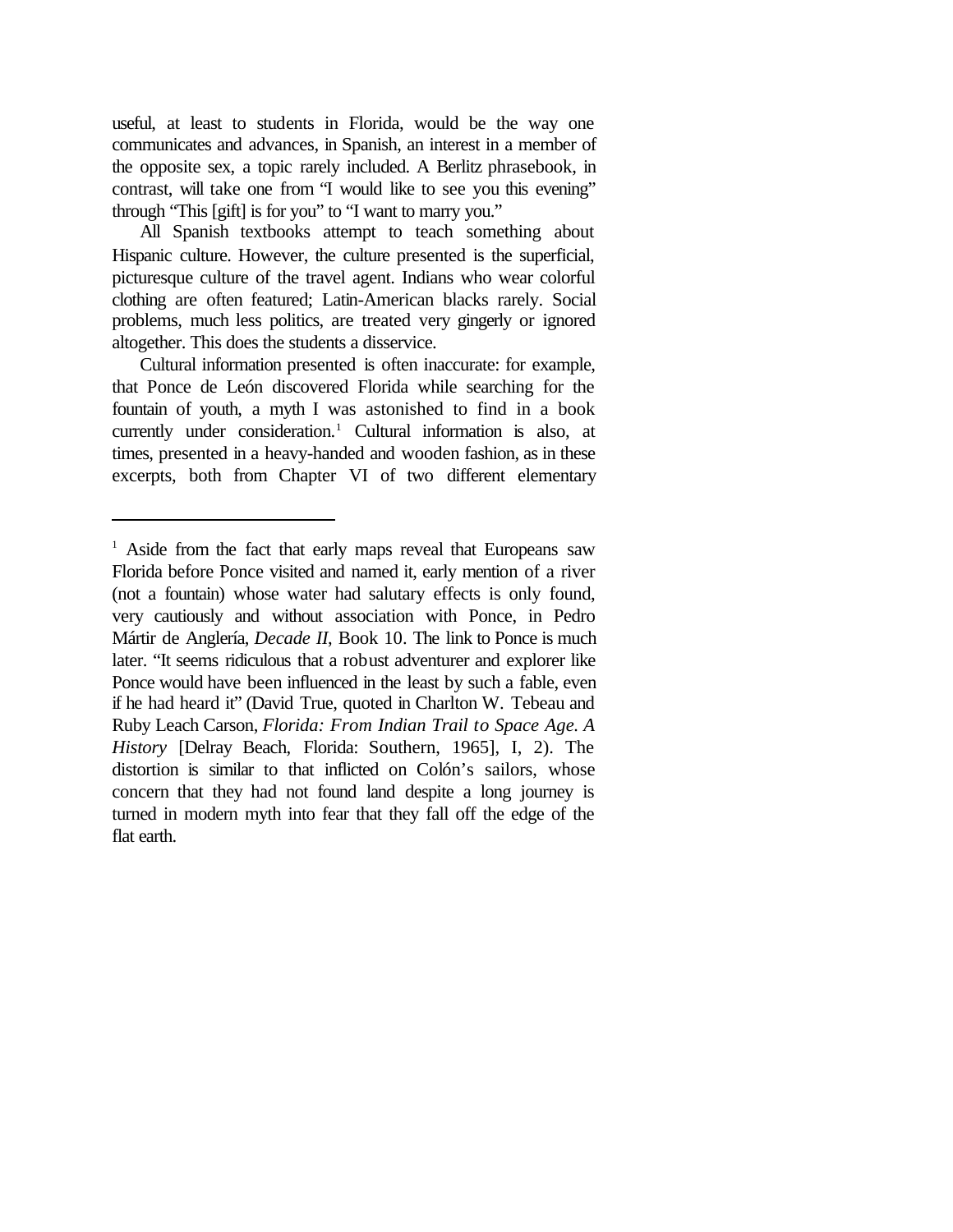textbooks:

El solomillo a la parrilla es la especialidad de la casa. También el bacalao: lo preparamos a la vizcaína. Como plato del día hay paella…

Veo que el candidato Díaz no encuentra soluciones para nosotros, y su programa no resuelve problemas urgentes como el desempleo y la instrucción primaria.

Cultural information also comes, seemingly, right out of government brochures: "La Rinconada [Caracas] is one of the world's most luxurious racetracks, complete with escalators, an airconditioned box for the president, and a swimming pool for the horses... Several beautiful ocean beaches are less than an hour from Caracas by car via *la autopista Caracas-La Guaira,* one of the most modern highways in the world."

Especially disappointing are the materials produced for use in the language laboratory. The ubiquitous "laboratory manual," created by analogy with the science laboratory manual and highly profitable for publishers because each student must purchase one anew, encourages students to read instead of listen, and write instead of speak, contrary to the purpose of the technology. Laboratory exercises are often poorly coordinated with the textbook, which is perhaps not surprising when they are often produced by different people and even subcontracted to independent preparers. On tapes I have found poor or no control of intonation and phonetics. When one adds the irregular quality of tape reproduction, the deterioration of tapes and equipment though use and misuse, and the general failure, through lack of instruction of teachers as well as students, to use the full potential of the laboratory, the whole point of the expensive facility seems questionable.